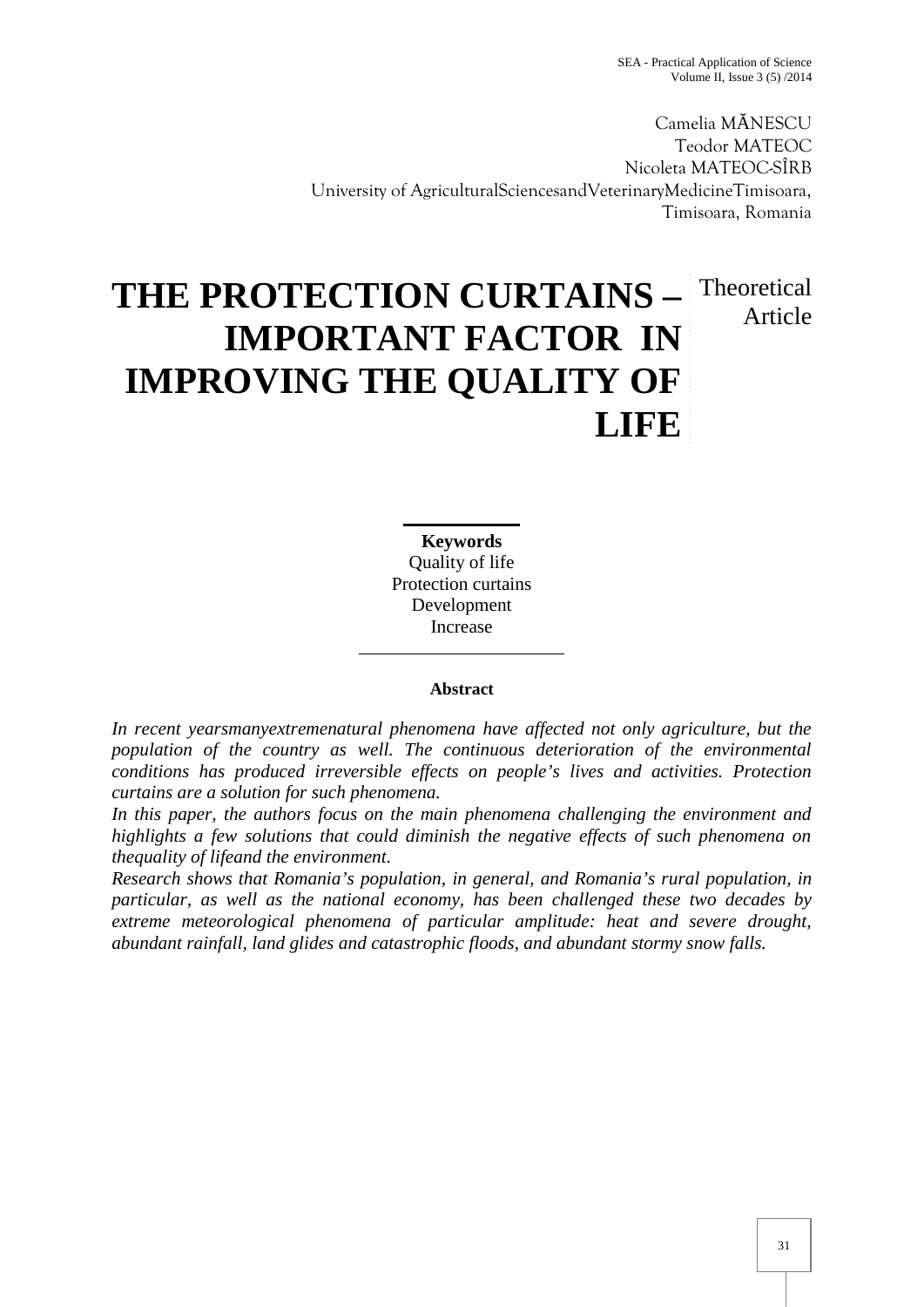#### **INTRODUCTION**

The sustainable development should ensure a balance between the need of continuation of the economic and social development as well as the protection and improvement of the environmental conditions, as it is the only way of ensuring the welfare of the present and future generations. In the last years, Romania has faced major disasters which makes the natural risks an actual issue. Hence, we consider that the establishment of the forest protective curtains would constitute a particularly important component for the sustainable development of the rural communities and increase inhabitantsquality of life(living conditions).(S ndulache, C., S ndulache, I., (2011).*Hazarde şi riscuri naturale în România,* [Natural hazardsandrisks in Romania*]*, Bucure ti: *Editura Universitară)*

Quality of lifeis defined as "individuals' perceptionsoftheir social situation, in the context ofculturalvalue systemsin which they liveand, depending ontheir needs, standards and aspirations" (*1998. World HealthOrganization*)

Permanent increase inquality of lifeisa priorityfor everyindividual.An analysis of the factorswhich contribute to thequality of lifeis essentialin order to identifystrengthsandweaknesses ofa community.

In this respect, we can state the most important factors contribute toquality of life:general perspectiveon quality of life, health, economic prosperity,security and good governance. This study reveals that the establishment of protection curtains represents as a possible alternative for improving the quality of life.

#### **MATERIALS AND METHODS**

The research methodology consists in a bibliographical study based on scientific documenting following the steps below: information, data collection, source study, and source grouping.

#### **RESULTS AND DISCUSSIONS**

In the interwar period, Romania was well known through the network of forest protective curtains made immediately after the First World War. Unfortunately, they were cleared out between 1957 – 1962, once with the forced unification of the lands for collectivisation.

Romanian Parliament adopted even since 2002, Law no.289 (republished in 2014) regarding the accomplishment of a national system of the protective curtains. According to this normative act, besides the protection of the communication routes against massive snow falls, the forest curtains were and are thought as a shield against land sliding, erosions, as defences for localities, embankments and river shores against climatic factors.

According to this law, the forest protective curtains are of the following types:

- for the protection of the agricultural lands against damaging climatic factors and for the mitigation of the climatic conditions from the protected perimeter;

- against erosion, for protection of the soil subject to erosion phenomena;

- for the protection of the communication and transport routes, especially against snow drifts;

- for the protection of embankments and shores against currents, floods, ice and others;

- for the protection of the localities and of various economic and social objectives.

The areas in which forest protective curtains are necessary, identified in Romania are: Romanian Field, Tisza Field, Danube Plain and Dobrogea Plane, frequently affected by drought. They are located based on technical documentations, usual rectangular networks, in phases, according to emergencies, the lands situated in the most arid zones having priority.

**The forest curtains protecting against erosion** are made in all the areas of the country, on lands in different degrees of degradation. The procedure of identification and forestation of degraded lands is provided in the Government Ordinance no. 81/1998 concerning some measures for amelioration by forestation of the degraded lands, approved with amendments and supplements by the Law no. 107/1999. This category includes also the lands with mobile sands, requiring forestation works for their fixation. (2002 Legea nr. 289 din 2002 privind perdelele forestiere de protec ie [Law No. 289 of 2002 on forestprotectioncurtains],publicat în *Monitorul Oficial nr. 338)*

**The forest curtains for the protection of the communication and transport routes** are made on both their parts, on the sections that are frequently affected by massive snow falls.

**The forest curtains for the protection of embankments and shore against current, floods and icefloes** are made along them in rectangular alignments, on different widths and lengths, depending on the land orography, the speed of the water current, height of the waves and icefloes pushing force.

**The forest curtains for the protection of the localities and various economic and social objectives** are made around the urban and rural communities, of the polluting industrial units, of some economic, social, cultural and strategic objectives. (2002 Legea nr. 289 din 2002 p**rivind perdelele forestiere de protec je** [Law No. 289 of] 2002 on forestprotectioncurtains],publicat *Monitorul Oficial nr. 338)*

Between 1991-2012 in Romania were created 2036 hectares of protective curtains from which 763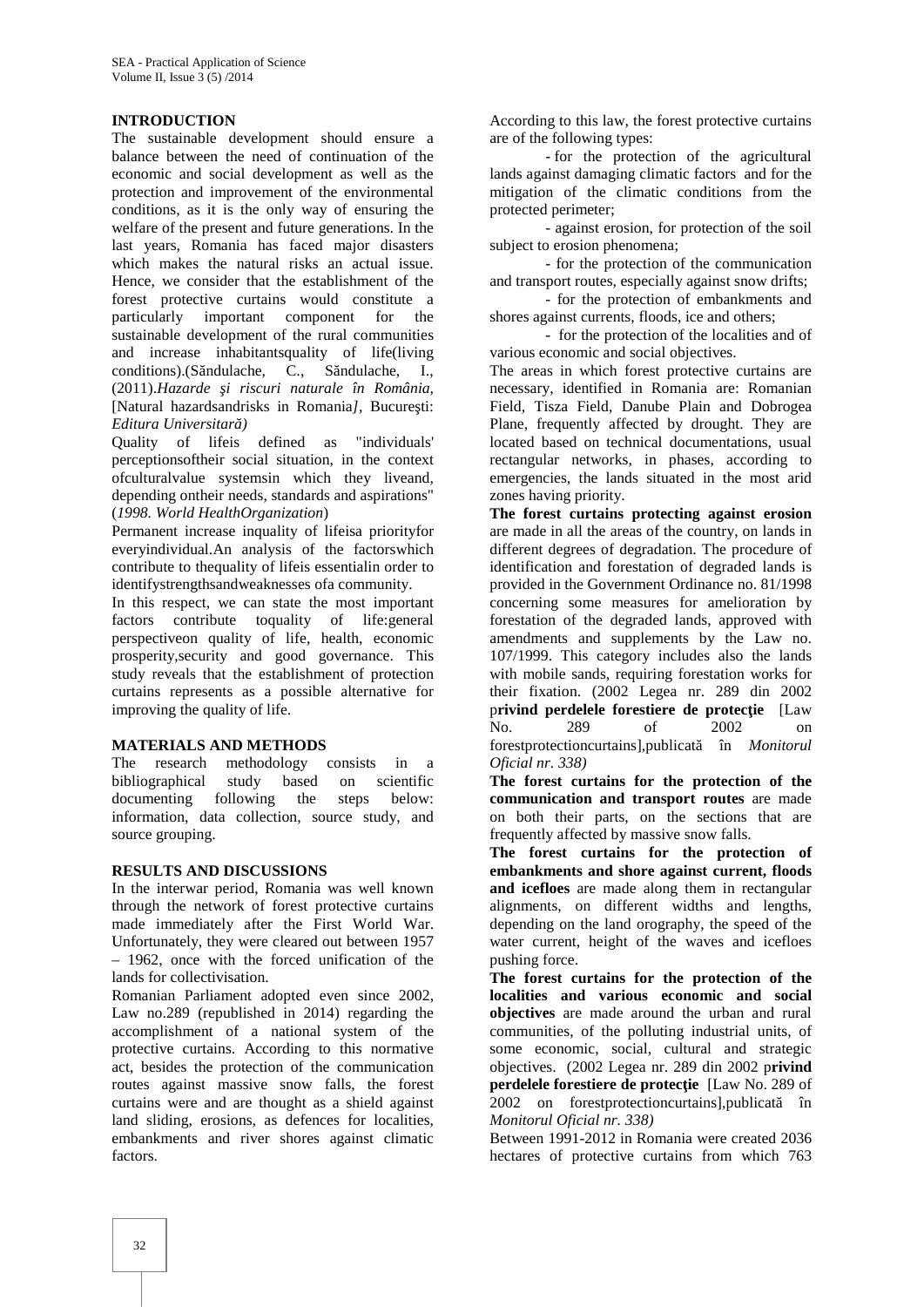hectares in forest stock and 1273 hectares on other lands.

Therefore, the year 2003 was a peak in the action of installing the forest protective curtains in Romania, being created 116 ha in the forest stock under state public property and 498 ha on other lands, from which:

- 186 ha Vrancea County,
- 94 ha Ialomi a County,
- 29 ha Olt County,
- 26 ha Constan a County,
- 26 ha Ilfov County,
- 25 ha Buz u County,
- 20 ha Dolj County,
- 20 ha Dâmbovi a County,
- 19 ha Timi County .a. (Iacob, D.,

Achim, D., Daia, M. (2014) *Stadiul actual şi perspectivele realizării Sistemului Naţional al* Perdelelor Forestiere de Protec ie, [Current status andprospects for the National System of Forest Protective Curtains], Bucure ti)

The identification of the owners on which lands the forest protective curtains follow to be achieved and obtaining of their consent, represents a stages without which the forest protective curtains cannot be made.

In order to obtain the consent of the owners of agricultural lands for creating forest protective curtains, the Law no. 46/2008 – Forest Code provides the following:

• granting from the state budget of a compensation for the income loss, amounting to 10 times the average price of a cubic meter of wood mass on foot, on hectare, corresponding to the surfaces effectively occupied by the forest protective curtains, for individuals and legal entities that agree with creating the forest protective curtains on their lands;

• management of the forest protective curtains through the forest range under the structure of RegiaNa ionala a P durilor – ROMSILVA and ensuring the equivalent value of the works of administration from the state budget.(2008 Legea nr. 46 din 2008 – Codul silvic [Law No. 46 of  $2008$  – Forest code], publicat în *Monitorul Oficial nr. 338)*

For solving out the difficulties encountered in the stages foregoing the installation of the forest protective curtains, it was elaborated the Law no. 213/2011 for the amendment and supplementation of the Law no. 289/2002 containing among other the following provisions:

achievement of the cadastral documentations by assigning cadastral number for the lands on which the forest curtains shall be made;

establishing the content of the cadastral documents through the protocol with ANCPI;

noting in the real estate register of the fact that the land is subject to forestation;

Inclusion of the forest protective curtains in forest arrangements;

nomination of RegiaNa ional a P durilor - ROMSILVA as on behalf of the Romanian state;

approval by Government Decision of the initiation of the expropriation procedures as well as the granting for administration to the expropriator (RNP – ROMSILVA) of all the expropriated estates and the global amount of the compensations estimated by the expropriator ;

the possible litigations postpone the payment of compensations, but they don't suspend the transfer of the ownership to the expropriator;

the expenses for acquiring the estates, including those in front of the courts of law are borne from the state budget, through the budget of the central public authority that is charge with silviculture;

establishing the procedures of expropriation in case of the undisputed successions.Iacob, D., Achim, D., Daia, M. (2014) Stadiul actual *i perspectivele realiz rii Sistemului Naţional al Perdelelor Forestiere de Protecţie,* [Current status andprospects for the National System of Forest Protective Curtains], Bucure ti) Following the performed researches, the authors ascertained that there are some difficulties that may arise in the accomplishment of the forest protective curtains, even if there is legislation and a national system of forest curtains:

- the reluctance of the land owners at the proposal of creation of the forest curtains;

- difficult identification of the locations of the curtains of protection of the communication routes;

provision of incorrect sites in Government Decision no 994/2004;

- very difficult identification (sometimes impossible) of the land owners on which followed to created the protective curtains, due to incomplete or incorrect cadastral situations recorded by the local public administrations or at the offices of cadastre and real estate publicity.

- the high costs and the very difficult procedures of accomplishment of the documents of tabulation and change of the category of use of the lands;

- obligation of expressing in writing of the owner of his consent /disagreement for making available the land for creating the forest protective curtains. (2007 Hot rârea Guvernului nr. 1343 din  $31.10.2007$  pentru aprobarea înfiin rii perdelelor forestiere de protec ie a câmpului în jude ele Constan a. Ilfov i Tulcea [GovernmentDecision] no. 1343 of 31.10.2007 approvingtheestablishment of forest protective curtains on thefield of Constan a, Ilfov and Tulcea County] publicat în *Monitorul Oficial*, *Partea I* nr. 778)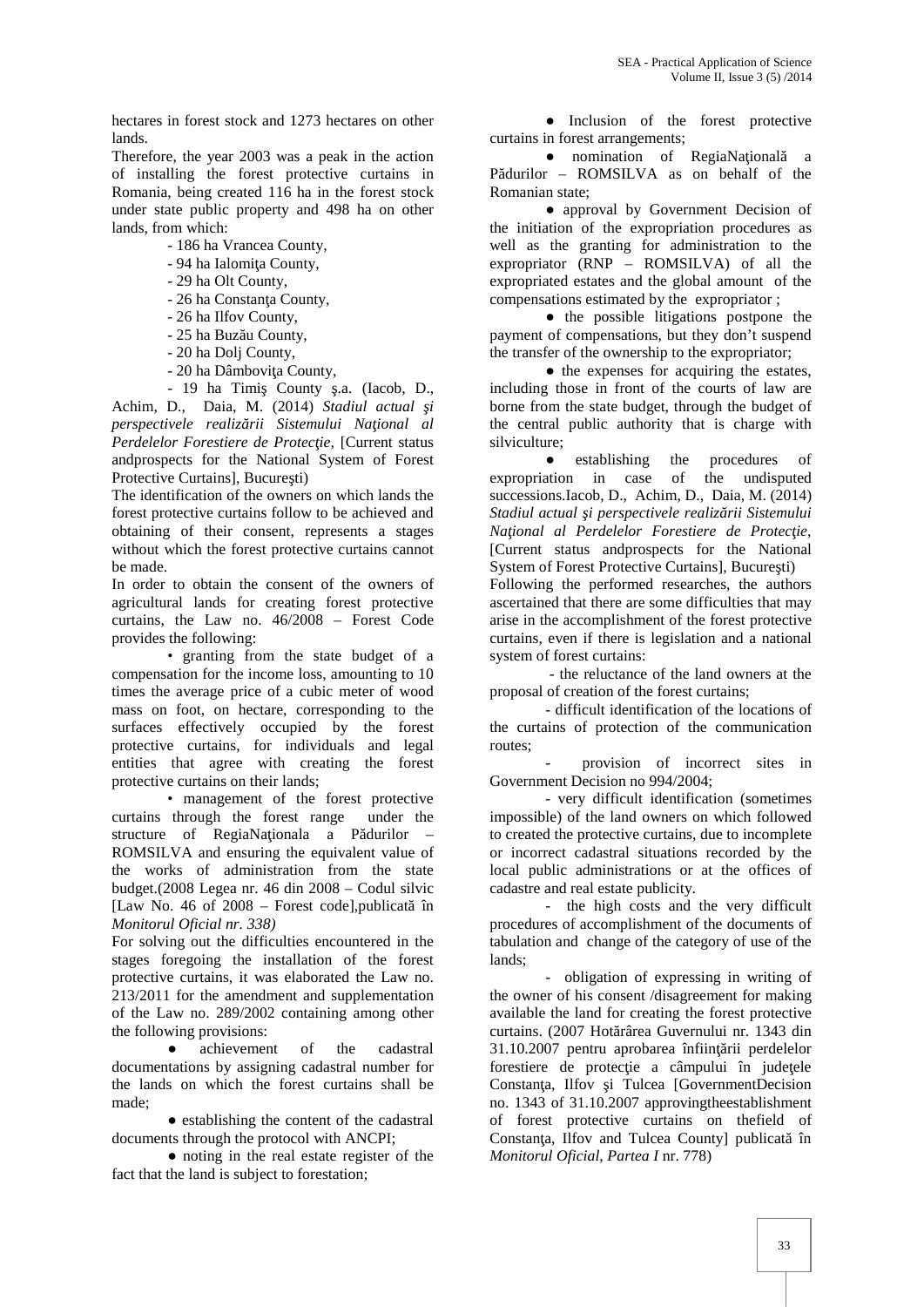#### **CONCLUSIONS**

Following the researched carried on, the authors underline the need and the appropriateness of the forest protective curtains In Romania considering the following points of view:

• in the absence of the irrigation system, the agriculture depends on the climatic conditions, and the achieved productions are small and are frequently damaged on large surfaces, especially because of the excessive and extended droughts;

• the phenomenon of de drought from the Southern part of the country is accentuated and it must be related , first of all to the low surfaces lands occupied by forests and (eventually) with to the climatic changes;

• there was a network of forest protective curtains for fields, destroyed most of it by forest clearing, and the assessment of the two situations (before and after the destruction of curtains), from the point of view of the agricultural crops, environmental conditions, landscape, soil erosion, protection of the communication routes, and of the human settlements, etc., is a definite advantage considering the curtains' presence.

In conclusion, the authors emphasize the main effects of the installation of the forest protective curtains in Romania:

- improvement of the microclimatic conditions (decrease of the amplitude of the air temperature, during the day and the night, reduction of the wind speed, retaining of the snow, reduction of the evapotranspiration, increase of the air humidity);

- decrease by 1-4 C of the daily amplitude of the air temperature and by  $1-2 \text{ C of }$ the annual one, reduction of the wind speed, reduction of the non-productive evapotranspiration by down to 30%, increase of the air humidity at the soil surface by 3-5%;

- improvement of the conditions of growth and development of the agricultural crops;

- increase of the conditions of fertility and preservation of the soil, reduction of the erosion and of the water flows on slopes, reduction down to the total stopping of deflation, increase of the soil humidity, enrichment of the soil with humus and other nutritive substances and modification of its pH due to the excess of organic substance from leaves and roots;

- increase of the production of wood mass and accessory products;

- increase of the surfaces covered with forest vegetation;

- protection of the economic and social objectives and of the communication routes;

- generating favorable conditions for the development of the local fauna;

- increase of the zone biodiversity;

- mitigation of the fixed carbon stock and the diminution of the one from the atmosphere;

**-** reconstruction and improvement of the landscape, etc.

Analyses show that forest protection curtains play a very important role in the sustainable development of rural communities, contributing to the improvement of micro-climate conditions, to the diminution of the wind speed, to the improvement of the growth and development conditions of the crops, to the diminution of land erosion, etc. areas increased quality of lifein general.

#### **ACKNOWLEDGMENTS**

This paper was published under the frame of European Social Fund, Human Resources Development Operational Programme 2007-2013, project no. POSDRU/159/1.5/S/132765**.**

#### **REFERENCES**

[1]Iacob, D., Achim, D., Daia, M.(2014) *Stadiul actual şi perspectivele realizării Sistemului Naţional al Perdelelor Forestiere de Protecţie,* [Current status andprospects for the National System of Forest ProtectiveCurtains], Bucure ti.

[2]Săndulache, C., Săndulache, I., (2011).*Hazarde şi riscuri naturale în România,* [Natural hazardsandrisks in Romania*l*, Bucure ti: *Editura* Universitar<sup>d</sup>.

 $[3]***$  (2007). Hot rârea Guvernului nr. 1343 din  $31.10.2007$  pentru aprobarea înfiin rii perdelelor forestiere de protec ie a câmpului în jude ele Constan a, Ilfov i Tulcea [GovernmentDecision] no. 1343 of 31.10.2007 approvingthe establishment of forestprotective curtains on thefield of Constan a, Ilfov and Tulcea County] publicat în *Monitorul Oficial*, *Partea I* nr. 778.

[4] \*\*\* (2002). Legea nr.289 din 2002 privind perdelele forestiere de protec ie [Law No. 289 of 2002 on forestprotectioncurtains], publicat în *Monitorul Oficial (nr. 338).*

[5]\*\*\* (2008). Legea nr. 46 din 2008– Codul silvic [Law No. 46 of  $2008$  – Forest code], publicat în *Monitorul Oficial (nr. 338).*

 $[6]^{***}$  (1998). OMSOrganiza ia Mondiala S n t ii [World HealthOrganization].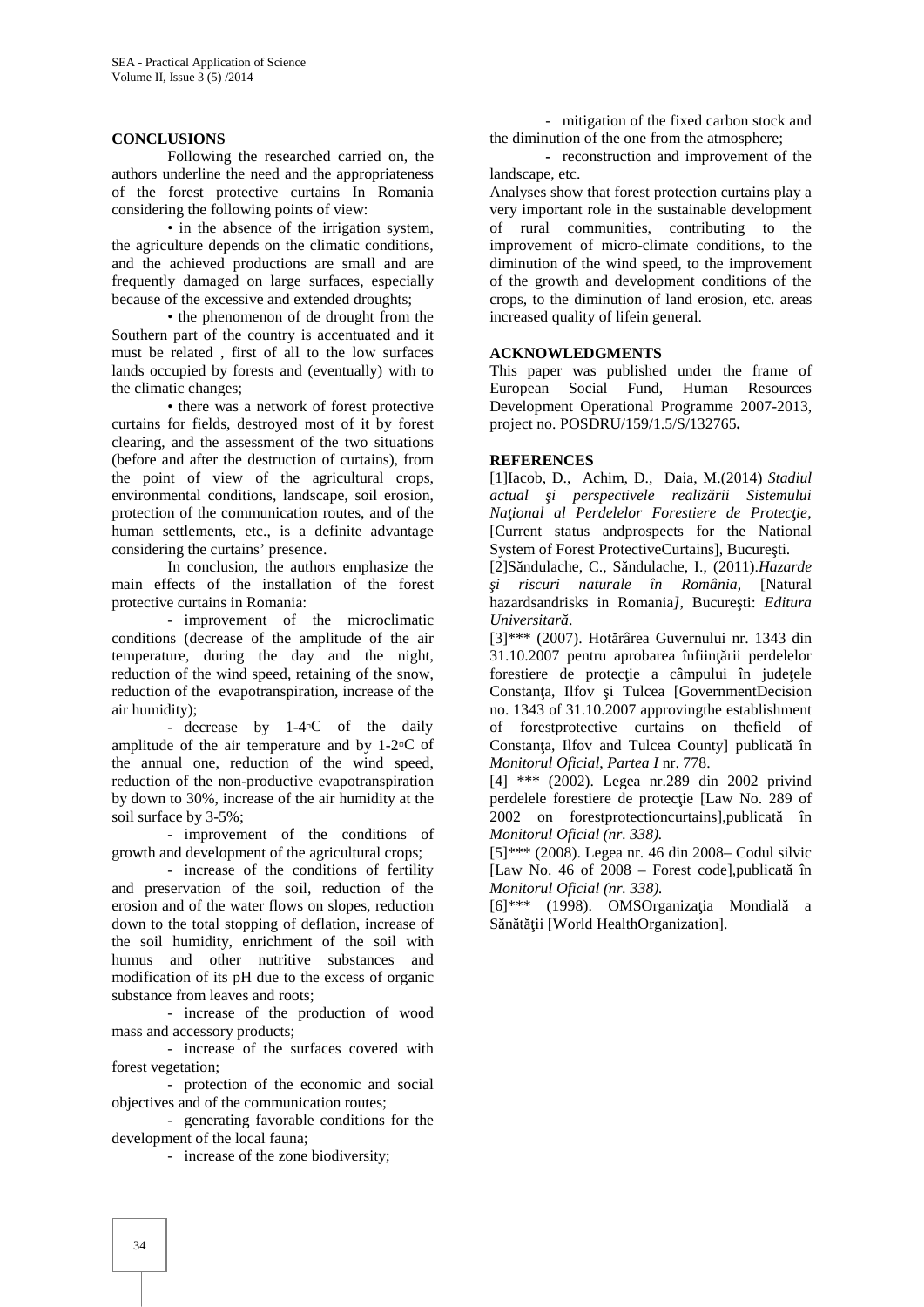## *Appendices*

| Table No. 1.                                                                                     |  |
|--------------------------------------------------------------------------------------------------|--|
| Installation of the curtains of protection of fields and communication routes by RegiaNa ional a |  |
| P durilor (National Administration of Forests) - ROSILVA                                         |  |

| Year         | <b>Total</b>             | In forest stock          | In other lands           |
|--------------|--------------------------|--------------------------|--------------------------|
| 1991         | $\overline{\phantom{a}}$ | -                        | -                        |
| 1992         | $\mathbf{1}$             | $\overline{\phantom{0}}$ | $\mathbf{1}$             |
| 1993         | 5                        | -                        | 5                        |
| 1994         | 75                       | -                        | 75                       |
| 1995         | 89                       |                          | 89                       |
| 1996         | 460                      | 179                      | 281                      |
| 1997         | 126                      | 86                       | 40                       |
| 1998         | 26                       | 26                       |                          |
| 1999         | 217                      | 97                       | 120                      |
| 2000         | 109                      | 74                       | 35                       |
| 2001         | 106                      | 92                       | 14                       |
| 2002         | 144                      | 35                       | 109                      |
| 2003         | 614                      | 116                      | 498                      |
| 2004         | 8                        | 6                        | $\mathfrak{2}$           |
| 2005         | 13                       | 12                       | $\mathbf{1}$             |
| 2006         | $\overline{7}$           | $\overline{7}$           | -                        |
| 2007         | 19                       | 19                       | $\qquad \qquad$          |
| 2008         | 5                        | 5                        | $\overline{\phantom{0}}$ |
| 2009         | $\overline{\phantom{a}}$ | ۰                        | $\qquad \qquad$          |
| 2010         | 9                        | 9                        | ۰                        |
| 2011         | $\overline{\phantom{a}}$ | $\overline{\phantom{0}}$ |                          |
| 2012         | 3                        |                          | 3                        |
| <b>Total</b> | 2036                     | 763                      | 1273                     |

*Source:The current stage and perspectives of the accomplishment of the national System of Forest Protective Curtains*